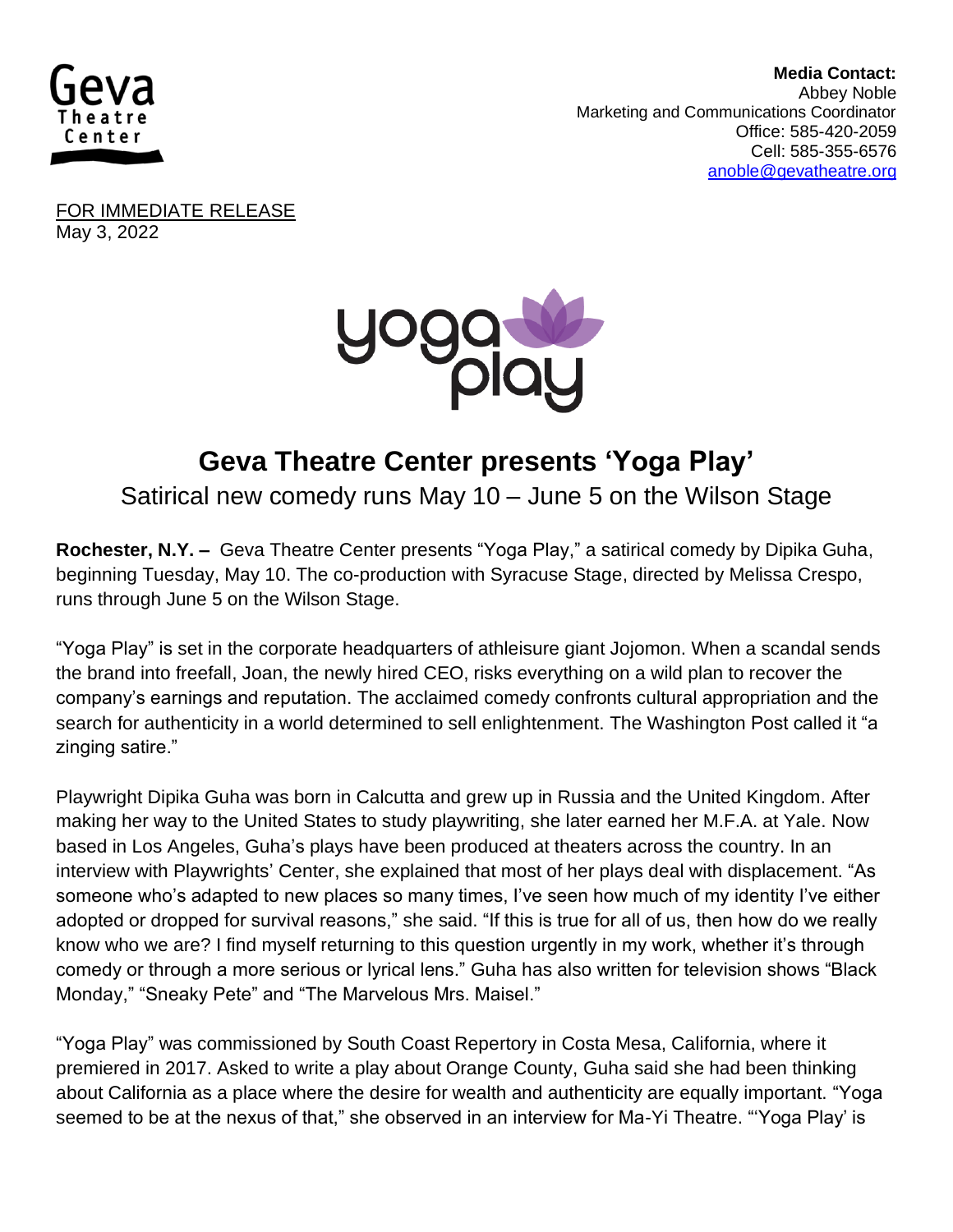about yoga, capitalism and what it means to be yourself," she added in her Playwrights' Center interview.

Director Melissa Crespo returns to Geva after directing "Native Gardens" — another Geva and Syracuse Stage co-production — in 2019. She said she is happy to be directing such a funny play "because we all need to laugh right now. 'Yoga Play' mirrors what we feel when we work too much and prioritize greed over humanity," she observed. "It encourages us to slow down, to meditate and have more empathy for each other." Described as one of "the hardest working stage directors in America" by American Theatre magazine, Crespo was appointed as associate artistic director of Syracuse Stage in September 2021.

"Yoga Play" features a cast of six: Octavia Chavez-Richmond (Romola), Andrea Cirie (Joan), Jeffrey Blair Cornell (Guruji), Rishan Dhamija (Raj), Christopher Gurr (John), and Ricky Pak (Fred). Ann Beyersdorfer (scenic designer) Johanna Pan (costume designer), Jeanette Oi-Suk Yew (lighting designer), Mark Van Hare (sound designer), Lisa Renkel (projection designer), Susan Cameron (dialect coach), Sidikha Ashraf (dramaturg), Caitlin Sullivan (associate director), Darlene Miyakawa (stage manager), and Katherine Thesing (assistant stage manager) complete the creative team.

Tickets for "Yoga Play" can be purchased by calling 585-232-4382, online at [GevaTheatre.org,](https://gevatheatre.org/) or in person at the box office Tuesday through Sunday from noon to 8 p.m.

Geva's 49th Season is sponsored by ESL Federal Credit Union. Dr. Dawn Lipson serves as honorary season producer. "Yoga Play" is presented with support from associate producer St. John's and media sponsor Radio 95.1.

The season concludes with "Sister Act," June 21 – July 24 on the Wilson Stage.

Geva is taking special care to keep everyone safe, including requiring proof of either COVID vaccination or a negative test for entry, along with masking. Patrons can find the theatre's current indoor safety procedures at [GevaTheatre.org/covid-safety.](https://gevatheatre.org/covid-safety/)

## **About Geva Theatre Center**

**Geva Theatre Center** is a nonprofit, professional theatre company in downtown Rochester, New York, offering world-class productions and extensive additional programming. Founded in 1972, Geva is the most well-attended regional theatre in New York State with one of the 25 largest subscription bases among regional theatres in the country. Geva serves as many as 160,000 patrons annually, including more than 20,000 students.

Geva's 517-seat Wilson Stage and 180-seat Fielding Stage each offer a wide-ranging collection of drama, comedy and musical theatre, from classics to world premieres. The company also offers a broad slate of educational, outreach and literary programming to enrich audiences, students and artists of all ages and disciplines. Since 1995, Geva has been under the artistic direction of Mark Cuddy.